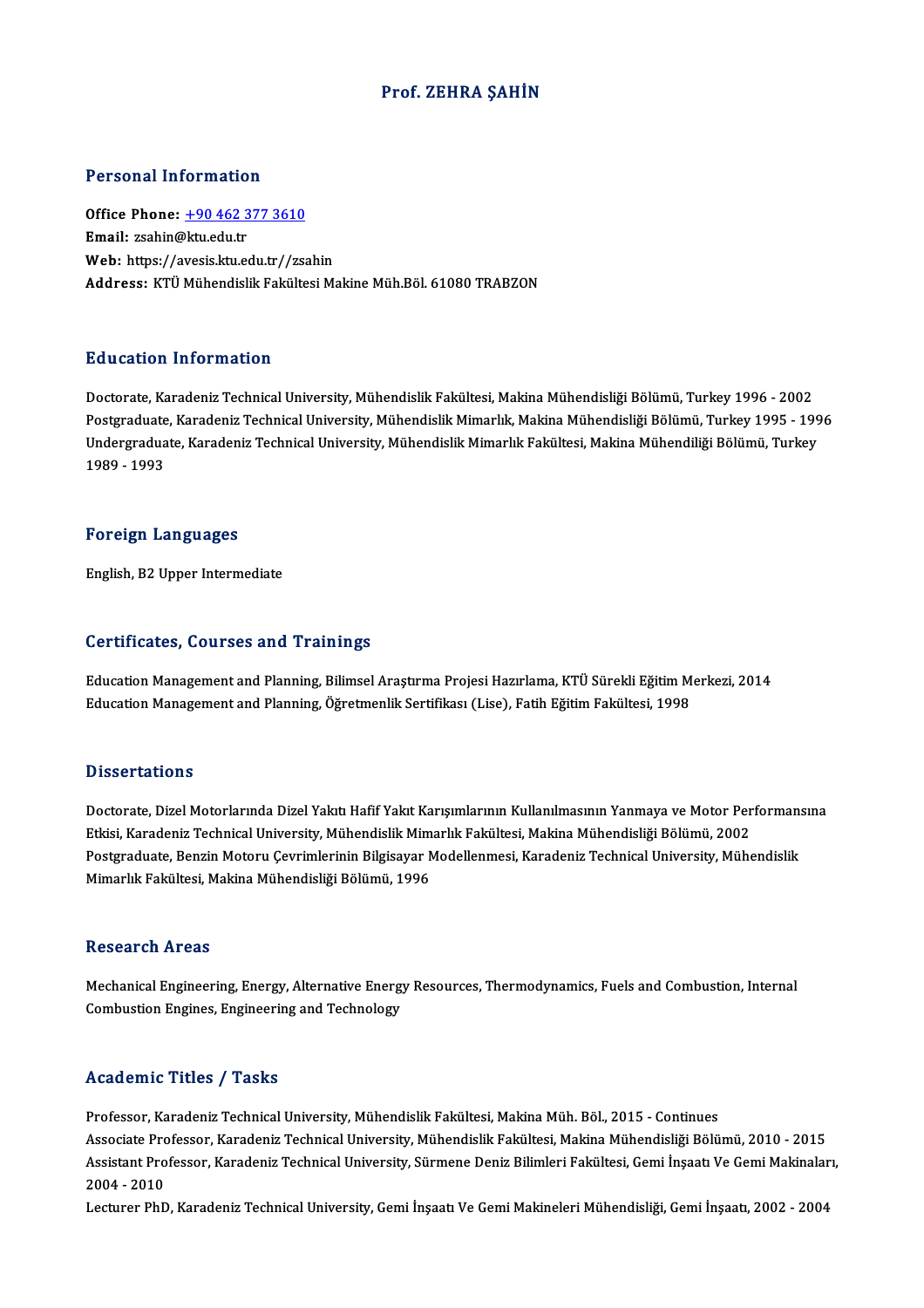Research Assistant, Karadeniz Technical University, Mühendislik Mimarlık Fakültesi, Makina Mühendisliği Bölümü, 1994 -<br>2001 Resea<br>2001

## Academic and Administrative Experience

**Academic and Administrative Experience**<br>Karadeniz Technical University, Sürmene Deniz Bilimleri Fakültesi, Gemi İnşaatı Ve Gemi Makinaları Müh. Böl., 2007 xxxa<br>Karad<br>2010<br>Karad Karadeniz Technical University, Sürmene Deniz Bilimleri Fakültesi, Gemi İnşaatı Ve Gemi Makinaları Müh. Böl., 2007 -<br>2010<br>Karadeniz Technical University, Sürmene Deniz Bilimleri Fakültesi, Gemi İnşaatı Ve Gemi Makinaları M

2010<br>Karadeniz Technical University, Sürmene Deniz Bilimleri Fakültesi, Gemi İnşaatı Ve Gemi Makinaları Müh. Böl., 2005 -<br>2010

#### Courses

Motorlu Taşıt Tekniği, Undergraduate, 2021 - 2022 uourses<br>Motorlu Taşıt Tekniği, Undergraduate, 2021 - 2022<br>Mühendislik Matematiği, Undergraduate, 2021 - 2022<br>Meter Termodinamiği, Bestanaduate, 2021 - 2022 Motorlu Taşıt Tekniği, Undergraduate, 2021 - 2022<br>Mühendislik Matematiği, Undergraduate, 2021 - 20<br>Motor Termodinamiği, Postgraduate, 2021 - 2022<br>Motor Elemoniarının Tesarımı, Undergraduate, 202 Motor Termodinamiği, Postgraduate, 2021 - 2022<br>Motor Elemanlarının Tasarımı, Undergraduate, 2021 - 2022

#### Advising Theses

Şahin Z., Benzin motorlarında emme havasına su eklenmesinin motor karakteristikleri ve eksoz emisyonları üzerindeki eta vienny<br>Sahin Z., Benzin motorlarında emme havasına su eklenmesinin motor karak<br>etkilerinin deneysel incelenmesi, Doctorate, D.SOYSAL(Student), Continues<br>Sahin Z., Bivodirel ünetimi ve hivodirelin direl metorlarında kul

Şahin Z., Biyodizel üretimi ve biyodizelin dizel motorlarında kullanımının deneysel incelenmesi, Doctorate, etkilerinin deneysel incelenmes<br>Şahin Z., Biyodizel üretimi ve bi<br>C.SOYSAL(Student), Continues<br>Sahin Z., Direl meterleninda da C.SOYSAL(Student), Continues

Şahin Z., Dizel motorlarında doğal gaz kullanımının deneysel ve sayısal incelemesi, Doctorate, O.NAZIM(Student),<br>Continues Şahin Z., Dizel motorlarında doğal gaz kullanımının deneysel ve sayısal incelemesi, Doctorate, O.NAZIM(Student),<br>Continues<br>ŞAHİN Z., Dizel Motorlarında Su Kullanımının Deneysel ve Sayısal Olarak İncelenmesi, Doctorate, M.T

Continues<br>ȘAHİN Z., I<br>Continues<br>Sebin Z. D. ŞAHİN Z., Dizel Motorlarında Su Kullanımının Deneysel ve Sayısal Olarak İncelenmesi, Doctorate, I<br>Continues<br>Şahin Z., DÜŞÜK VİSKOZİTELİ ATIK KIZARTMA YAĞI BİYODİZELİNİN ÜRETİMİ VE YAKIT DEMETİ<br>KARAKTERİSTİKI ERİNİN SAYISAL Continues<br>Şahin Z., DÜŞÜK VİSKOZİTELİ ATIK KIZARTMA YAĞI BİYODİZELİNİN ÜRETİMİ VE YAKIT DEMETİ<br>KARAKTERİSTİKLERİNİN SAYISAL OLARAK İNCELENMESİ, Doctorate, M.GÜLÜM(Student), 2020<br>Sebin Z., HOMOJEN DOLGU U DİZEL YANMASI PREN

Şahin Z., DÜŞÜK VİSKOZİTELİ ATIK KIZARTMA YAĞI BİYODİZELİNİN ÜRETİMİ VE YAKIT DEMETİ<br>KARAKTERİSTİKLERİNİN SAYISAL OLARAK İNCELENMESİ, Doctorate, M.GÜLÜM(Student), 2020<br>Şahin Z., HOMOJEN DOLGULU DİZEL YANMASI PRENSİBİNE GÖR

KARAKTERİSTİKLERİNİN SAYISAL OLARAK İNCELENMESİ, Doctorate, M.GÜLÜM(Student), 2020<br>Şahin Z., HOMOJEN DOLGULU DİZEL YANMASI PRENSİBİNE GÖRE ÇALIŞTIRILAN BİR MOTORDA MOTOR<br>KARAKTERİSTİKLERİ VE EKSOZ EMİSYONLARININ DENEYSEL O Şahin<br>KARA<br>2020<br><sup>Sahin</sup> KARAKTERİSTİKLERİ VE EKSOZ EMİSYONLARININ DENEYSEL OLARAK İNCELENMESİ, Doctorate, M.Kurt(Stud<br>2020<br>Şahin Z., BİR DİZEL MOTORUNDA AMONYAK KULLANIMININ MOTOR PERFORMANSI VE EKSOZ EMİSYONLARI<br>ÜZEPİNDEKİ ETKİLEPİNIN DENEYSEL O

2020<br>Şahin Z., BİR DİZEL MOTORUNDA AMONYAK KULLANIMININ MOTOR PERFORMANSI VE EKSOZ EMİSYONLARI<br>ÜZERİNDEKİ ETKİLERİNİN DENEYSEL OLARAK İNCELENMESİ, Postgraduate, İ.Ziya(Student), 2016 Şahin Z., BİR DİZEL MOTORUNDA AMONYAK KULLANIMININ MOTOR PERFORMANSI VE EKSOZ EMİSYONLARI<br>ÜZERİNDEKİ ETKİLERİNİN DENEYSEL OLARAK İNCELENMESİ, Postgraduate, İ.Ziya(Student), 2016<br>ŞAHİN Z., Turboşarjlı Dizel Motorunda n-Büta ÜZERİNDEKİ ETKİLERİNİN DENEYSEL OLARAK İNCELENMESİ, Postgraduate, İ.Ziya(Student), 2016<br>ŞAHİN Z., Turboşarjlı Dizel Motorunda n-Bütanol-Dizel Yakıtı Karışımlarının Kullanılmasının Motor Kara<br>Eksoz Emisyonları Üzerindeki Et ŞAHİN Z., Turboşarjlı Dizel Motorunda n-Bütanol-Dizel Yakıtı Karışımlarının Kullanılmasının Motor Karakteristikleri<br>Eksoz Emisyonları Üzerindeki Etkilerinin Deneysel İncelenmesi, Postgraduate, O.Nazim(Student), 2013<br>ŞAHİN Eksoz Emisyonları Üzerindeki Etkilerinin Deneysel İncelenmesi, Postgraduate, O.Nazim(Student), 2013<br>ŞAHİN Z., Dizel Motorlarında Emme Havası İçerisine Su Eklenmesinin Motor Karakteristikleri Ve Eksoz Emisyonları<br>Üzerindeki

#### **Jury Memberships**

**Jury Memberships**<br>Appointment Academic Staff, Yrd. Doç. Atama Dosyası İnceleme, KTÜ Of Teknoloji Fak. Enerji Sistemleri Müh. Böl.,<br>Ispyaw: 2015 Appointment<br>January, 2015<br>Appointment A Appointment Academic Staff, Yrd. Doç. Atama Dosyası İnceleme, KTÜ Of Teknoloji Fak. Enerji Sistemleri Müh. Böl.,<br>January, 2015<br>Appointment Academic Staff, Atama jüri üyesi, SÜRMENE DENİZ BİLİMLERİ FAKÜLTESİ, Gemi İnşaatı v

January, 2015<br>Appointment Academic Staff, Atama jüri<br>Mühendisliği Bölümü , November, 2013<br>Annointment Academic Staff, Atama jüri Appointment Academic Staff, Atama jüri üyesi, SÜRMENE DENİZ BİLİMLERİ FAKÜLTESİ, Gemi İnşaatı ve Gemi Makinalaı<br>Mühendisliği Bölümü , November, 2013<br>Appointment Academic Staff, Atama jüri üyesi, OF TEKNOLOJİ FAKÜLTESİ, Ene

Mühendisliği Bölümü , November, 2013<br>Appointment Academic Staff, Atama jüri üyesi, OF TEKNOLOJİ FAKÜLTESİ, Enerji Sistemleri Müh. Böl., Novembe<br>Appointment Academic Staff, Atama jüri üyesi, GİRESUN ÜNİVERSİTESİ, Mühendisli Appointment Academic Staff, Atama jüri üyesi, OF TEKNOLOJİ FAKÜLTESİ, Enerji Sistemleri Müh. Böl., N<br>Appointment Academic Staff, Atama jüri üyesi, GİRESUN ÜNİVERSİTESİ, Mühendislik Fakültesi, Februar<br>Doctorate, Doktora Tez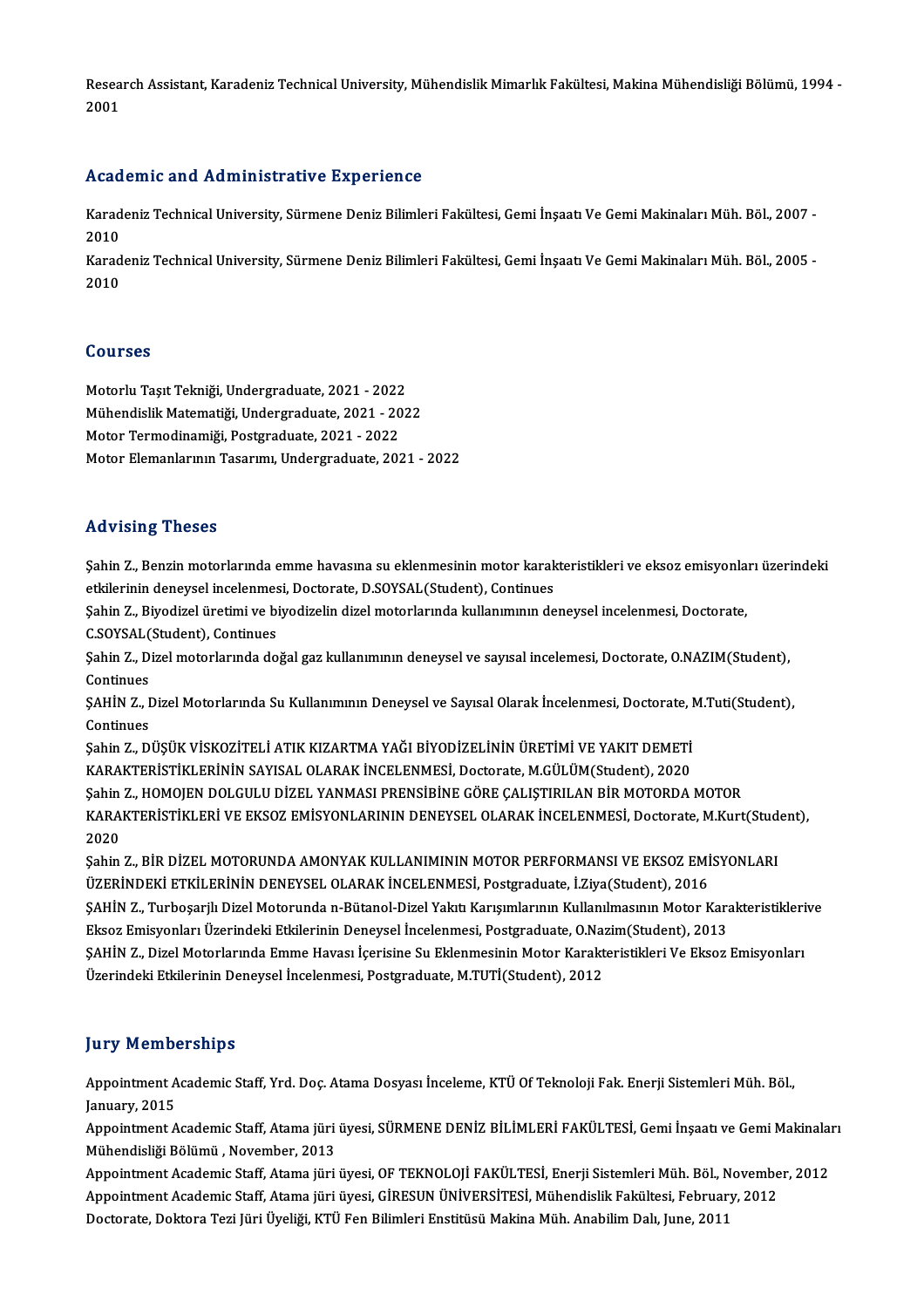Post Graduate, Jüri Üyesi, KTÜ Fen Bilimleri Enstitüsü Makina Müh. Anabilim Dalı, June, 2008 Post Graduate, Jüri Üyesi, KTÜ Fen Bilimleri Enstitüsü Makina Müh. Anabilim Dalı, June, 2008 Post Graduate, Jüri Üyeliği, KTÜ Fen Bilimleri Enstitüsü Makina Müh. Anabilim Dalı, June, 2007

### Articles Published in Journals That Entered SCI, SSCI and AHCI Indexes

- rticles Published in Journals That Entered SCI, SSCI and AHCI Indexes<br>I. The effects of n-butanol/gasoline blends and 2.5% n-butanol/gasoline blend with 9% water injection<br>into the inteke sir on the SIE engine performance The effects of n-butanol/gasoline blends and 2.5% n-butanol/gasoline blends<br>into the intake air on the SIE engine performance and exhaust emissions<br>Sabin 7, Nazum Alcu O.N., Bauram C The effects of n-butanol/gasoline<br>into the intake air on the SIE eng<br>Şahin Z., Nazım Aksu O.N., Bayram C. into the intake air on the SIE engine performance and exhaust emissions<br>Sahin Z., Nazım Aksu O. N. , Bayram C.<br>Fuel, vol.303, 2021 (Journal Indexed in SCI) Sahin Z., Nazım Aksu O. N. , Bayram C.<br>Fuel, vol.303, 2021 (Journal Indexed in SCI)<br>II. Experimental investigation of the effects of ammonia solution (NH3OH) on engine performance and<br>experimental investigation of the effe
- Fuel, vol.303, 2021 (Journal Indexed in SCI)<br>Experimental investigation of the effects of<br>exhaust emissions of a small diesel engine<br>Sebin 7, Aksansa L.7, Dursun O Experimental investigation of<br>exhaust emissions of a small<br>Şahin Z., Akcanca I. Z., Durgun O.<br>EUEL. vel 214. pp 220, 241, 2019. exhaust emissions of a small diesel engine<br>Şahin Z., Akcanca I. Z. , Durgun O.<br>FUEL, vol.214, pp.330-341, 2018 (Journal Indexed in SCI)<br>IMPROVING OF DIESEL COMPUSTION POLLUTION E Sahin Z., Akcanca I. Z. , Durgun O.<br>FUEL, vol.214, pp.330-341, 2018 (Journal Indexed in SCI)<br>III. IMPROVING OF DIESEL COMBUSTION-POLLUTION-FUEL ECOMONY AND PERFORMANCE BY ETHANOL<br>FUMIGATION
- FUEL, vol.214, <sub>I</sub><br>IMPROVING O<br>FUMIGATION<br>SAH<sup>IN 7</sup>, Purcy

ŞAHİNZ, Durgun O. FUMIGATION<br>ŞAHİN Z., Durgun O.<br>ISI BILIMI VE TEKNIGI DERGISI-JOURNAL OF THERMAL SCIENCE AND TECHNOLOGY, vol.36, no.2, pp.69-82, 2016<br>(Jaunnal Indexed in SC) SAHİN Z., Durgun O.<br>ISI BILIMI VE TEKNIGI D.<br>(Journal Indexed in SCI)<br>Exporimental investig

IV. Experimental investigation of n-butanol/diesel fuel blends and n-butanol fumigation - Evaluation of (Journal Indexed in SCI)<br>Experimental investigation of n-butanol/diesel fuel blends and n-butanol fumig<br>engine performance, exhaust emissions, heat release and flammability analysis<br>SAHIN Z. Durgun O. AKSU O. N Experimental investigation c<br>engine performance, exhaus<br>SAHİN Z., Durgun O., AKSU O. N.<br>ENEPCY CONVERSION AND MA. engine performance, exhaust emissions, heat release and flammability analysis<br>ŞAHİN Z., Durgun O., AKSU O. N.<br>ENERGY CONVERSION AND MANAGEMENT, vol.103, pp.778-789, 2015 (Journal Indexed in SCI)<br>TURROSARILLÖN YANMA ODALLRİ

SAHİN Z., Durgun O., AKSU O. N.<br>ENERGY CONVERSION AND MANAGEMENT, vol.103, pp.778-789, 2015 (Journal Indexed in SCI)<br>V. TURBOŞARJLI ÖN YANMA ODALI BİR DİZEL MOTORUNDA BENZİN-DİZEL YAKITI KARIŞIMLARININ<br>KILLANILMASININ ENERGY CONVERSION AND MANAGEMENT, vol.103, pp.778-789, 2015 (Journal Indexed in SCI)<br>TURBOŞARJLI ÖN YANMA ODALI BİR DİZEL MOTORUNDA BENZİN-DİZEL YAKITI KARIŞIMLAI<br>KULLANILMASININ MOTOR PERFORMANS PARAMETRELERİ VE NOx EMİSY TURBOŞARJLI ÖN YANMA ODALI BİR Dİ<br>KULLANILMASININ MOTOR PERFORMA<br>ETKİLERİNİN DENEYSEL İNCELENMESİ<br>SAHİN 7 KULLAN<br>ETKİLEF<br>ŞAHİN Z.<br>JOUPNAL

SAHIN Z.<br>JOURNAL OF THE FACULTY OF ENGINEERING AND ARCHITECTURE OF GAZI UNIVERSITY, vol.30, no.3, pp.329-338, 2015 (Journal Indexed in SCI Expanded) JOURNAL OF THE FACULTY OF ENGINEERING AND ARCHITECTURE OF GAZI UNIVERSITY, vol.30, no.3, pp.329-3.<br>2015 (Journal Indexed in SCI Expanded)<br>VI. Experimental investigation of the effects of using low ratio n-butanol/diesel fu

2015 (Journal Indexed in SCI Expanded)<br>Experimental investigation of the effects of using low ratio n-butanol/di<br>performance and exhaust emissions in a turbocharged DI diesel engine<br>SAHIN Z AKSUO N Experimental inve:<br>performance and e<br>SAHİN Z., AKSU O.N.<br>PENEWARLE ENERC performance and exhaust emissions in a turbocharged DI diesel engine<br>SAHIN Z., AKSU O. N.<br>RENEWABLE ENERGY, vol.77, pp.279-290, 2015 (Journal Indexed in SCI) SAHİN Z., AKSU O. N.<br>RENEWABLE ENERGY, vol.77, pp.279-290, 2015 (Journal Indexed in SCI)<br>VII. Experimental investigation of improving diesel combustion and engine performance by ethanol<br>fumisation best release and flam

RENEWABLE ENERGY, vol.77, pp.279-290, 2015 (Journal<br>Experimental investigation of improving diesel completed flammability analysis<br>SAHIN 7, Durgun O, Kurt M Experimental investigatio<br>fumigation-heat release a<br>ŞAHİN Z., Durgun O., Kurt M.<br>ENEPCY CONVERSION AND L fumigation-heat release and flammability analysis<br>SAHİN Z., Durgun O., Kurt M.<br>ENERGY CONVERSION AND MANAGEMENT, vol.89, pp.175-187, 2015 (Journal Indexed in SCI)

- SAHIN Z., Durgun O., Kurt M.<br>ENERGY CONVERSION AND MANAGEMENT, vol.89, pp.175-187, 2015 (Journal Indexed in SCI)<br>VIII. EXPERIMENTAL INVESTIGATION OF THE EFFECTS OF USING GASOLINE-DIESEL FUEL BLENDS ON<br>COMPUSTION ENCINE RER ENERGY CONVERSION AND MANAGEMENT, vol.89, pp.175-187, 2015 (Journal Indexed in SCI)<br>EXPERIMENTAL INVESTIGATION OF THE EFFECTS OF USING GASOLINE-DIESEL FUEL BLENDS ON<br>COMBUSTION, ENGINE PERFORMANCE PARAMETERS AND NOx EMISSI EXPERIMENTAL INVESTIGA<br>COMBUSTION, ENGINE PER<br>CHAMBER DIESEL ENGINE<br>SAHIN 7 COMBUSTION, ENGINE PERFORMANCE PARAMETERS AND NOx EMISSION IN A TURBOCHARGED PRE-<br>CHAMBER DIESEL ENGINE<br>ŞAHİN Z.
	-

CHAMBER DIESEL ENGINE<br>ŞAHİN Z.<br>JOURNAL OF THE FACULTY OF ENGINEERING AND ARCHITECTURE OF GAZI UNIVERSITY, vol.30, no.3, pp.329-338,<br>2015 (Journal Indoved in SCI) SAHİN Z.<br>JOURNAL OF THE FACULTY OF<br>2015 (Journal Indexed in SCI)<br>Eunonimental inuestisation JOURNAL OF THE FACULTY OF ENGINEERING AND ARCHITECTURE OF GAZI UNIVERSITY, vol.30, no.<br>2015 (Journal Indexed in SCI)<br>IX. Experimental investigation of the effects of water adding to the intake air on the engine<br>nonformance

2015 (Journal Indexed in SCI)<br>Experimental investigation of the effects of water adding to the intaken<br>performance and exhaust emissions in a DI automotive diesel engine<br>SAHIN Z. TUTI M. Durgun O Experimental investigatio<br>performance and exhaust<br>SAHİN Z., TUTİ M., Durgun O.<br>EUEL vol 115, nn 994, 905, 20 performance and exhaust emissions in a DI automotive diesel engine<br>\$AHİN Z., TUTİ M., Durgun O.<br>FUEL, vol.115, pp.884-895, 2014 (Journal Indexed in SCI)

SAHIN Z., TUTI M., Durgun O.<br>FUEL, vol.115, pp.884-895, 2014 (Journal Indexed in SCI)<br>X. Improving of diesel combustion-pollution-fuel economy and performance by gasoline fumigation<br>SAHIN Z. Durgun O. FUEL, vol.115, pp.88<br>Improving of dies<br>ŞAHİN Z., Durgun O.<br>ENERCY CONVERSIG I<mark>mproving of diesel combustion-pollution-fuel economy and performance by gasoli</mark><br>ŞAHİN Z., Durgun O.<br>ENERGY CONVERSION AND MANAGEMENT, vol.76, pp.620-633, 2013 (Journal Indexed in SCI)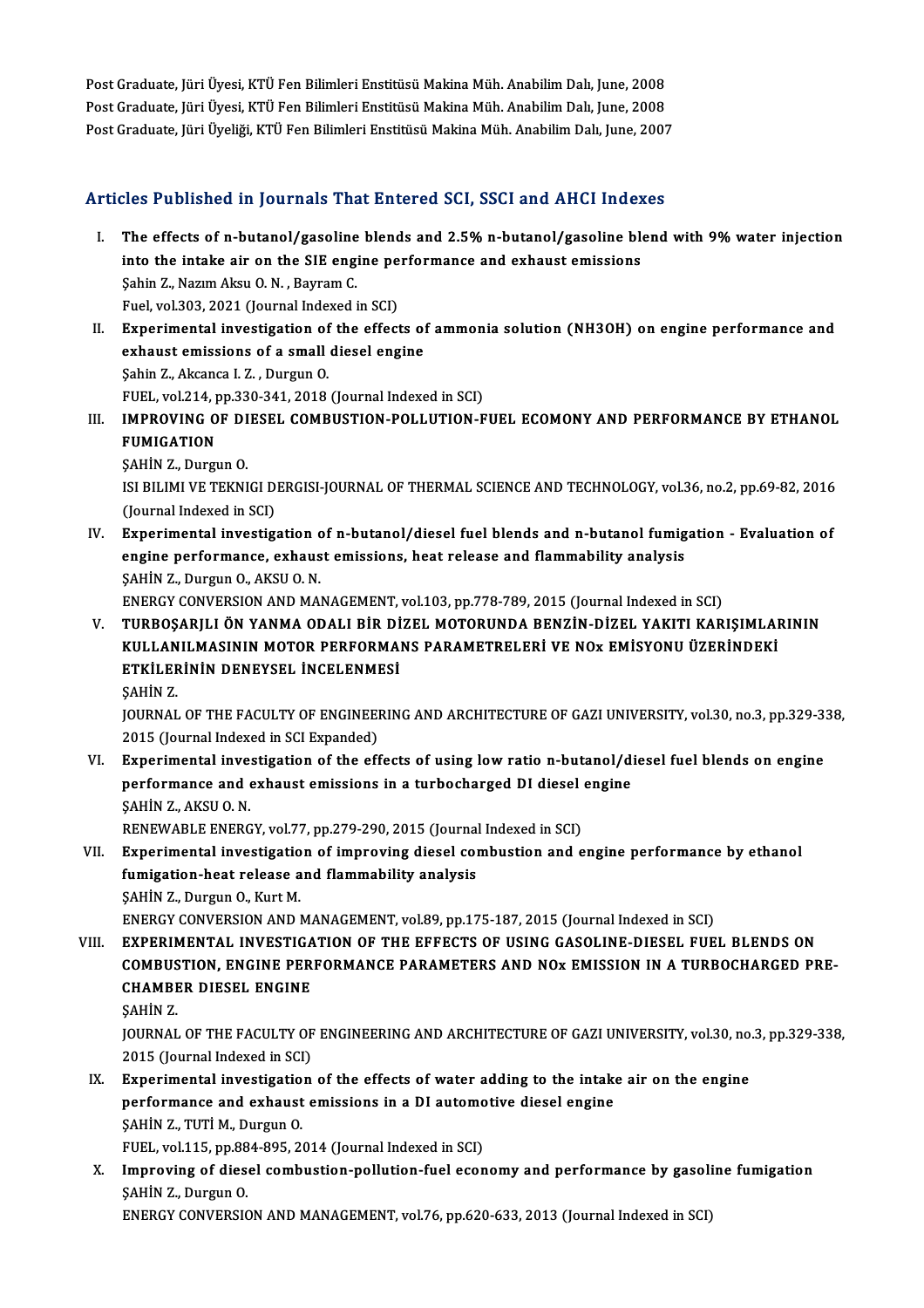| XI.    | Experimental investigation of gasoline fumigation in a turbocharged IDI diesel engine<br>SAHIN Z., Durgun O., BAYRAM C.       |
|--------|-------------------------------------------------------------------------------------------------------------------------------|
|        | FUEL, vol.95, no.1, pp.113-121, 2012 (Journal Indexed in SCI)                                                                 |
| XII.   | Numerical and experimental investigation of heat balance in DI diesel engines for neat diesel fuel<br>and gasoline fumigation |
|        | <b>SAHIN Z., Durgun O.</b>                                                                                                    |
|        | INTERNATIONAL JOURNAL OF VEHICLE DESIGN, vol.52, pp.119-132, 2010 (Journal Indexed in SCI)                                    |
| XIII.  | Prediction of the Effects of Ethanol-Diesel Fuel Blends on Diesel Engine Performance                                          |
|        | Characteristics, Combustion, Exhaust Emissions, and Cost                                                                      |
|        | <b><i>ŞAHİN Z, Durgun O.</i></b>                                                                                              |
|        | ENERGY & FUELS, vol.23, pp.1707-1717, 2009 (Journal Indexed in SCI)                                                           |
| XIV.   | Theoretical investigation of heat balance in direct injection (DI) diesel engines for neat diesel fuel                        |
|        | and gasoline fumigation                                                                                                       |
|        | Durgun O., ŞAHİN Z.                                                                                                           |
|        | ENERGY CONVERSION AND MANAGEMENT, vol.50, no.1, pp.43-51, 2009 (Journal Indexed in SCI)                                       |
| XV.    | Multi-zone combustion modeling for the prediction of diesel engine cycles and engine performance                              |
|        | parameters                                                                                                                    |
|        | ŞAHİN Z., Durgun O.                                                                                                           |
|        | APPLIED THERMAL ENGINEERING, vol.28, pp.2245-2256, 2008 (Journal Indexed in SCI)                                              |
| XVI.   | Experimental and theoretical investigation of the effects of gasoline blends on single-cylinder diesel                        |
|        | engine performance and exhaust emissions                                                                                      |
|        | Sahin Z.                                                                                                                      |
|        | ENERGY & FUELS, vol.22, no.5, pp.3201-3212, 2008 (Journal Indexed in SCI)                                                     |
| XVII.  | Experimental investigation of gasoline fumigation in a single cylinder direct injection (DI) diesel                           |
|        | engine                                                                                                                        |
|        | SAHIN Z., Durgun O., BAYRAM C.                                                                                                |
|        | ENERGY, vol.33, no.8, pp.1298-1310, 2008 (Journal Indexed in SCI)                                                             |
| XVIII. | Theoretical investigation of effects of light fuel fumigation on diesel engine performance and                                |
|        | emissions                                                                                                                     |
|        | Sahin Z., Durgun O.                                                                                                           |
|        | ENERGY CONVERSION AND MANAGEMENT, vol.48, no.7, pp.1952-1964, 2007 (Journal Indexed in SCI)                                   |
| XIX.   | High speed direct injection (DI) light-fuel (gasoline) fumigated vehicle diesel engine<br>Sahin Z., Durgun O.                 |
|        | FUEL, vol.86, no.3, pp.388-399, 2007 (Journal Indexed in SCI)                                                                 |
| XX.    | The effects of diesel-ethanol blends on diesel engine performance                                                             |
|        | Bilgin A., Durgun O., Sahin Z.                                                                                                |
|        | ENERGY SOURCES, vol.24, no.5, pp.431-440, 2002 (Journal Indexed in SCI)                                                       |
|        |                                                                                                                               |

#### Articles Published in Other Journals

rticles Published in Other Journals<br>I. Experimental Investigation of the Effects of N-Butanol Fumigation on Engine Performance and<br>Experimental Investigation of the Effects of N-Butanol Fumigation on Engine Performance and Experimental Investigation of the Effects of N-Butan<br>Experimental Investigation of the Effects of N-Butan<br>Exhaust Emissions in a Turbocharged Diesel Engine Exhaust Emissions in a Turbocharged Diesel Engine<br>ŞAHİN Z., AKSU O. N., DURGUN O. Gemi ve Deniz Teknolojisi, vol.23, no.210, pp.5-20, 2017 (Other Refereed National Journals) SAHİN Z., AKSU O. N. , DURGUN O.<br>Gemi ve Deniz Teknolojisi, vol.23, no.210, pp.5-20, 2017 (Other Refereed National Journals)<br>II. Thermodynamic Diesel Engine Cycle Modeling and Prediction of Engine Performance Parameters

## Gemi ve Deniz Teknolojisi, vo<br>Thermodynamic Diesel En<br>TUTİ M., ŞAHİN Z., Durgun O.<br>Cemi ve Deniz Teknolojisi (Cl Thermodynamic Diesel Engine Cycle Modeling and Prediction of Engine Performance Parameter<br>TUTİ M., ŞAHİN Z., Durgun O.<br>Gemi ve Deniz Teknolojisi (GMO Journal of Ship and Marine Tecnology), vol.-, no.207, pp.14-26, 2017 (Ot TUTİ M., ŞAHİN Z., Durgun O.<br>Gemi ve Deniz Teknolojisi (GMO Journal of Ship and Marine Tecnology), vol.-, no.207, pp.14-26, 2017 (Ot<br>Refereed National Journals)<br>III. EXPERIMENTAL INVESTIGATION OF THE EFFECTS OF N-BUTAN Gemi ve Deniz Teknolojisi (GMO Journal of Ship and Marine Tecnology), vol.-, no.207, pp.14-26, 2017 (Other

PERFORMANCE AND EXHAUST EMISSIONS IN A TURBOCHARGED DI DIESEL ENGINE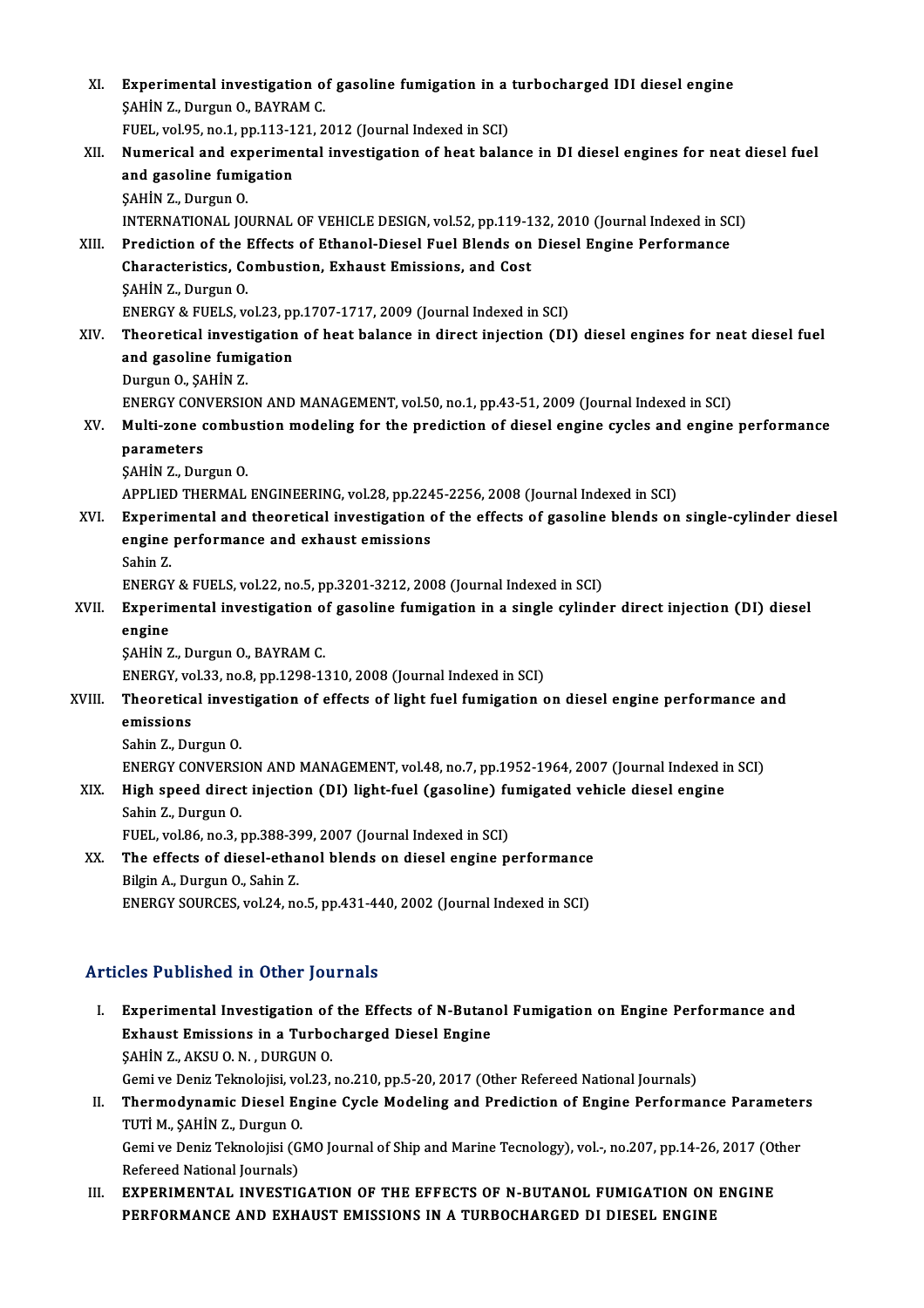ŞAHİNZ.,AKSUO.N. ,DURGUNO.

Gemi ve Deniz Teknolojisi, 2017 (Other Refereed National Journals)

ŞAHİN Z., AKSU O. N. , DURGUN O.<br>Gemi ve Deniz Teknolojisi, 2017 (Other Refereed National Journals)<br>IV. TURBOŞARJLI ÖN YANMA ODALI BİR DİZEL MOTORUNDA ETANOL FUMİGASYONUNUN DENEYSEL<br>İNCEL ENMESİ **Gemi ve Deniz T<br>TURBOŞARJLI<br>İNCELENMESİ**<br>SAHİN Z. DURCİ <mark>TURBOŞARJLI ÖN YANMA (</mark><br>İNCELENMESİ<br>ŞAHİN Z., DURGUN O., Kurt M.<br>Tubay Bilim Dargisi yal 2-na ( INCELENMESI<br>SAHIN Z., DURGUN O., Kurt M.<br>Tubav Bilim Dergisi, vol.2, no.4, pp.446-461, 2009 (Other Refereed National Journals)

### Books&Book Chapters

- I. Experimental investigation of n-Butanol/diesel fuel blends and n-Butanol fumigation: Evaluation of ence book diaspects<br>Experimental investigation of n-Butanol/diesel fuel blend<br>engine performance, exhaust emissions, and heat release<br>SAHIN Z. DUBCUN O. AVSU O.N Experimental investigation of<br>engine performance, exhaust<br>ŞAHİN Z., DURGUN O., AKSU O. N.<br>in: Exergy for A Better Environm in: Exergy for A Better Environment and Improved Sustainability 2, Fethi Aloui, İbrahim Dinçer, Editor, Springer,<br>pp.47-65, 2018 SAHIN Z., DURGUN O., AKSU O. N. In: Exergy for A Better Environment and Improved Sustainability 2, Fethi Aloui, İbrahim Dinçer, Editor, Spring<br>Pelanes 2018<br>II. Chapter 4.4: An Experimental Study on the Effects of Inlet Water Injection of Diesel Engine He
- pp.47-65, 2018<br>Chapter 4.4: An Experimental Study on the Effects of Inlet Wa<br>Release Rate, Fuel Consumption, Opacity, and NOx Emissions<br>Sebin 7, Tuti M. Durgun Q Release Rate, Fuel Consumption, Opacity, and NOx Emissions<br>Sahin Z., Tuti M., Durgun O. in: Exergetic, Energetic and Environmental Dimensions, ibrahim Dincer,C. Ozgur Colpan and Onder Kizilkan, Editor, Sahin Z., Tuti M., Durgun O.<br>in: Exergetic, Energetic and Environmental Dimensions, ibrahim Dince<br>Elsevier Science, Oxford/Amsterdam , Connecticut, pp.981-996, 2018<br>An Experimental Study on the Effects of Inlet Water Injec
- III. An Experimental Study on the Effects of Inlet Water Injection of Diesel Engine Heat Release Rate,<br>Fuel Consumption, Opacity, and NOx Emissions Elsevier Science, Oxford/Amsterdam , Connecticut, pp<br>An Experimental Study on the Effects of Inlet W<br>Fuel Consumption, Opacity, and NOx Emissions<br>SAHIN Z. DURCUN O. TUTI M ŞAHİNZ.,DURGUNO.,TUTİM. Fuel Consumption, Opacity, and NOx Emissions<br>ŞAHİN Z., DURGUN O., TUTİ M.<br>in: Exergetic, Energetic and Environmental Dimensions, İbrahim Dinçer, Can Özgür Çolpan, Önder Kızılkan, Editor, ȘAHİN Z., DURGUN O., TUTİ M.<br>in: Exergetic, Energetic and Enviro<br>Science Direct, pp.981-996, 2018

# Science Direct, pp.981-996, 2018<br>Refereed Congress / Symposium Publications in Proceedings

- I. Experimental Investigation of n-Butanol/Diesel Fuel Blends and n-Butanol Fumigation-Evaluation of Experimental Investigation of n-Butanol/Diesel Fuel Blend<br>Engine Performance, Exhaust Emissions and Heat Release Experimental Investigation of<br>Engine Performance, Exhaust<br>ŞAHİN Z., DURGUN O., AKSU O. N.<br>The Seventh International Evergy Engine Performance, Exhaust Emissions and Heat Release<br>ŞAHİN Z., DURGUN O., AKSU O. N.<br>The Seventh International Exergy, Energy and Environment Symposium (IEEES7), France, vol.-<br>EXPERIMENTAL INVESTICATION OF THE EFFECTS OF SAHIN Z., DURGUN O., AKSU O. N.<br>The Seventh International Exergy, Energy and Environment Symposium (IEEES7), France, vol.-<br>II. EXPERIMENTAL INVESTIGATION OF THE EFFECTS OF NBUTANOL/GASOLINE BLENDS ON ENGINE<br>REREORMANCE AND
- The Seventh International Exergy, Energy and Environment Symposium (IEEES7), F<br>EXPERIMENTAL INVESTIGATION OF THE EFFECTS OF NBUTANOL/GASOLI<br>PERFORMANCE AND EXHAUST EMISSIONS IN A SPARK IGNITION ENGINE<br>SAHIN Z AKSUO N. PAVP EXPERIMENTAL INVESTIGATI<br>PERFORMANCE AND EXHAUST<br>ŞAHİN Z., AKSU O.N. , BAYRAM C.<br>ICADET 2019 2rd International C. PERFORMANCE AND EXHAUST EMISSIONS IN A SPARK IGNITION ENGINE<br>ŞAHİN Z., AKSU O. N. , BAYRAM C.<br>ICADET 2019-3rd International Conference on AdvancedEngineering Technologies, Bayburt, Turkey, 19 - 21<br>Sentember 2019 np 870 879 SAHİN Z., AKSU O. N. , BAYRAN<br>ICADET 2019-3rd Internation:<br>September 2019, pp.870-879<br>EXPEPIMENTAL INVESTIC ICADET 2019-3rd International Conference on AdvancedEngineering Technologies, Bayburt, Turkey, 19 - 21<br>September 2019, pp.870-879<br>III. EXPERIMENTAL INVESTIGATION OF THE EFFECTS OF WATER ADDING TO THE INTAKE AIR ON THE
- September 2019, pp.870-879<br>EXPERIMENTAL INVESTIGATION OF THE EFFECTS OF WATER ADDING TO THE INT<br>ENGINE PERFORMANCE AND EXHAUST EMISSIONS IN A SPARK IGNITION ENGINE<br>SOVSAL D. SAHIN 7. Durgun Q EXPERIMENTAL INVESTIGAT<br>ENGINE PERFORMANCE ANI<br>SOYSAL D., ŞAHİN Z., Durgun O.<br>22th Congrees of Thermal Scien 22th Congress of Thermal Sciences and Technology, Kocaeli, Turkey, 11 - 14 September 2019, vol.1, no.1, pp.1-10<br>22th Congress of Thermal Sciences and Technology, Kocaeli, Turkey, 11 - 14 September 2019, vol.1, no.1, pp.1-1

SOYSAL D., ŞAHİN Z., Durgun O.<br>22th Congress of Thermal Sciences and Technology, Kocaeli, Turkey, 11 - 14 September 2019, vol.1, no.1<br>IV. EXPERIMENTAL INVESTIGATION OF THE EFFECTS OF INLET WATER INJECTION ON ENGINE 22th Congress of Thermal Sciences and Technology, Kocaeli, Turkey, 11 - 14<br>EXPERIMENTAL INVESTIGATION OF THE EFFECTS OF INLET WATE<br>PERFORMANCE AND EXHAUST EMISSIONS IN A DI DIESEL ENGINE<br>Sebin 7 - Tuti M. Durgun O EXPERIMENTAL INVEST<br>PERFORMANCE AND EX<br>Şahin Z., Tuti M., Durgun O.<br>14. Uluslararası Yanma San

PERFORMANCE AND EXHAUST EMISSIONS IN A DI DIESEL ENGINE<br>Şahin Z., Tuti M., Durgun O.<br>14. Uluslararası Yanma Sempozyumu, Karabük, Turkey, 25 - 27 April 2018, vol.., pp.1-10<br>Eunonimental investisation of saseline fumisation

Şahin Z., Tuti M., Durgun O.<br>14. Uluslararası Yanma Sempozyumu, Karabük, Turkey, 25 - 27 April 2018, vol.., pp.1-10<br>7. Experimental investigation of gasoline fumigation for different compression ratios in a diesel engine<br>1 14. Uluslararası Yanma Semp<br>Experimental investigatio<br>ŞAHİN Z., Kurt M., Durgun O.<br>International Scientific Cenfo Experimental investigation of gasoline fumigation for different compression ratios in a diesel eng<br>ŞAHİN Z., Kurt M., Durgun O.<br>International Scientific Conference on Environmental and Climate Technologies (CONECT), Riga, SAHİN Z., Kurt M., Durgun O.<br>International Scientific Conferer<br>May 2018, vol.147, pp.268-276<br>Hest release analysis of gas

International Scientific Conference on Environmental and Climate Tech<br>May 2018, vol.147, pp.268-276<br>VI. Heat release analysis of gasoline fumigation in a diesel engine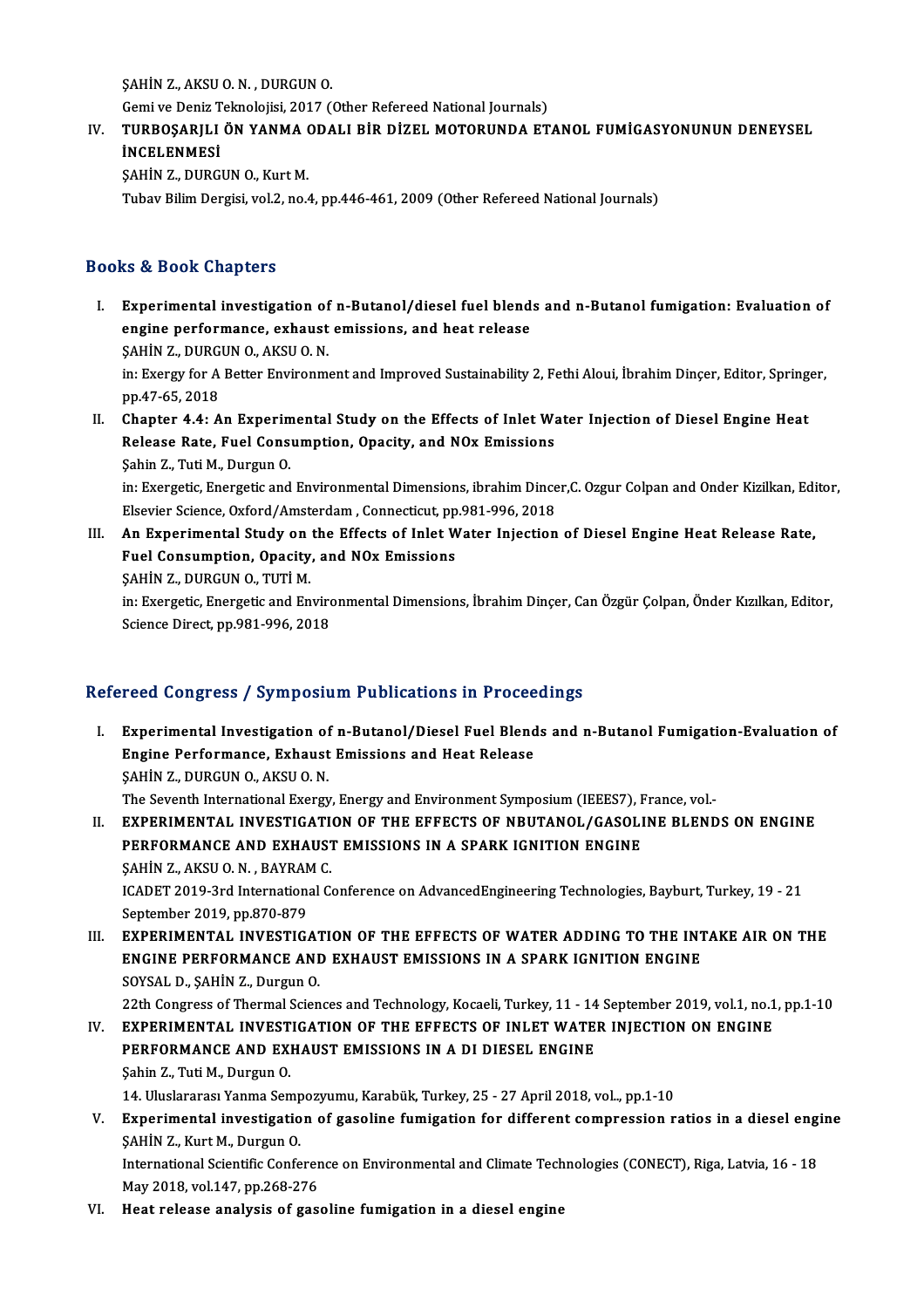ŞAHİNZ.,KurtM.,DurgunO. ŞAHİN Z., Kurt M., Durgun O.<br>International Scientific Conference on Environmental and Climate Technologies (CONECT), Riga, Latvia, 16 - 18<br>May 2018, vol 147, np.222, 229 SAHİN Z., Kurt M., Durgun O.<br>International Scientific Conferer<br>May 2018, vol.147, pp.322-328<br>Eunonimental Investigation International Scientific Conference on Environmental and Climate Technologies (CONECT), Riga, Latvia, 16 - 18<br>May 2018, vol.147, pp.322-328<br>VII. Experimental Investigation of n-Butanol/Diesel Fuel Blends and n-Butanol Fumi

- May 2018, vol.147, pp.322-328<br>Experimental Investigation of n-Butanol/Diesel Fuel Blend<br>Engine Performance, Exhaust Emissions, and Heat Release<br>SAHIN 7, Durgun O, AKSU O N Experimental Investigation<br>Engine Performance, Exhaus<br>ŞAHİN Z., Durgun O., AKSU O. N.<br>7th International Exergy, Energy Engine Performance, Exhaust Emissions, and Heat Release<br>ŞAHİN Z., Durgun O., AKSU O. N.<br>7th International Exergy, Energy and Environmental Symposium (IEEES), Valenciennes, France, 27 - 30 April 2015,<br>nn 47 65 SAHIN Z.,<br>7th Intern<br>pp.47-65<br>Experim:
- Th International Exergy, Energy and Environmental Symposium (IEEES), Valenciennes, France, 27 30 April 2<br>pp.47-65<br>VIII. Experimental Investigation of The Effects of Using n-butanol Fumigation on Engine Performance<br>andExh pp.47-65<br>Experimental Investigation of The Effects of Using n-butan<br>andExhaust Emissions in a Turbocharged DI Diesel Engine<br>SAHIN Z. AKSUO N. DURCUNO Experimental Investigation of<br>andExhaust Emissions in a Tu<br>ŞAHİN Z., AKSU O.N., DURGUN O.<br>2. International Conference on Ad andExhaust Emissions in a Turbocharged DI Diesel Engine<br>SAHİN Z., AKSU O. N. , DURGUN O.<br>2. International Conference on Advanced Engineering Technology (ICADET'17), 21 - 23 September 2017<br>EXPERIMENTAL INVESTICATION OF THE SAHIN Z., AKSU O. N., DURGUN O.<br>2. International Conference on Advanced Engineering Technology (ICADET 17), 21 - 23 September 2017<br>IX. EXPERIMENTAL INVESTIGATION OF THE EFFECTS OF N-BUTANOL FUMIGATION ON ENGINE<br>REREORMANCE

2. International Conference on Advanced Engineering Technology (ICADET'17), 21 - 23 Septem<br>EXPERIMENTAL INVESTIGATION OF THE EFFECTS OF N-BUTANOL FUMIGATION ON I<br>PERFORMANCE AND EXHAUST EMISSIONS IN A TURBOCHARGED DI DIESE IX. EXPERIMENTAL INVESTIGATION OF THE EFFECTS OF N-BUTANOL FUMIGATION ON ENGINE<br>PERFORMANCE AND EXHAUST EMISSIONS IN A TURBOCHARGED DI DIESEL ENGINE<br>SAHIN Z., AKSU O.N. , Durgun O. PERFORMANCE AND EXHAUST EMISSIONS IN A TURBOCHARGED DI DIESEL ENGINE<br>ŞAHİN Z., AKSU O. N. , Durgun O.<br>International Conference on Advanced Engineering Technology, Bayburt, Turkey, 21 - 23 September 2017, vol.1,<br>ne.1, n.1,

SAHIN Z., AKS<br>International<br>no.1, pp.1-10<br>EXPERIMEN' International Conference on Advanced Engineering Technology, Bayburt, Turkey, 21 - 23 September 201<br>no.1, pp.1-10<br>X. EXPERIMENTAL INVESTIGATION OF THE EFFECTS OF N-BUTANOL FUMIGATION ON ENGINE

no.1, pp.1-10<br>
X. EXPERIMENTAL INVESTIGATION OF THE EFFECTS OF N-BUTANOL FUMIGATION ON ENGINE<br>
PERFORMANCE AND EXHAUST EMISSIONS IN A TURBOCHARGED DI DIESEL ENGINE EXPERIMENTAL INVESTIGAT<br>PERFORMANCE AND EXHAUS<br>ŞAHİN Z., AKSU O.N. , Durgun O.

International Conference on Advanced Engineering Technology, Bayburt, Turkey, 21 - 23 September 2017, vol.1, no.1, pp.1-10 SAHİN Z., AKS<br>International<br>no.1, pp.1-10<br>Küçük Pip International Conference on Advanced Engineering Technology, Bayburt, Turkey, 21 - 23 September 2017, vol.1,<br>no.1, pp.1-10<br>XI. KÜÇÜK BİR DİZEL MOTORUNDA EK AMONYAK ÇÖZELTİSİ KULLANIMININ MOTOR PERFORMANSI VE<br>EVSOZ EMİSYONI

no.1, pp.1-10<br>KÜÇÜK BİR DİZEL MOTORUNDA EK AMONYAK ÇÖZELTİSİ KULLANIMININ MOTOR PI<br>EKSOZ EMİSYONLARI ÜZERİNDEKİ ETKİLERİNİN DENEYSEL OLARAK İNCELENMESİ<br>SAHİN Z. Aksansa İ. Z., Durgun Q KÜÇÜK BİR DİZEL MOTORUND<br>EKSOZ EMİSYONLARI ÜZERİNI<br>ŞAHİN Z., Akcanca İ. Z. , Durgun O.<br>21. Illusal ka Bilimi ve Telmiği Kon 21. EKSOZ EMİSYONLARI ÜZERİNDEKİ ETKİLERİNİN DENEYSEL OLARAK İNCELENMESİ<br>ŞAHİN Z., Akcanca İ. Z. , Durgun O.<br>21. Ulusal Isı Bilimi ve Tekniği Kongresi, Çorum, Turkey, 13 - 16 September 2017, vol.,, pp.1-10

SAHİN Z., Akcanca İ. Z. , Durgun O.<br>21. Ulusal Isı Bilimi ve Tekniği Kongresi, Çorum, Turkey, 13 - 16 September 2017, vol.., pp.1-10<br>XII. Thermodynamic diesel engine cycle modeling and prediction of engine performance 21. Ulusal Isı Bilimi ve Tekniği<br>Thermodynamic diesel eng<br>TUTİ M., ŞAHİN Z., DURGUN 0.<br>1. Uluslararası Cemi veDeniz T Thermodynamic diesel engine cycle modeling and prediction of engine performance parameters<br>TUTİ M., ŞAHİN Z., DURGUN O.<br>1. Uluslararası Gemi veDeniz Teknolojisi Kongresi (GMO-SHIPMAR), İstanbul, Turkey, 8 - 09 December 201

TUTİ M., ŞAHİN Z., DURGUN O.<br>1. Uluslararası Gemi veDeniz Teknolojisi Kongresi (GMO-SHIPMAR), İstanbul, Turkey, 8 - 09 December 2016<br>2011 - XIII. EXPERIMENTAL INVESTIGATION OF THE EFFECTS OF WATER ADDING TO THE INTAKE AIR 1. Uluslararası Gemi veDeniz Teknolojisi Kongresi (GMO-SHIPMAR), İstan<br>EXPERIMENTAL INVESTIGATION OF THE EFFECTS OF WATER AI<br>DIESEL ENGINE PERFORMANCE AND HEAT RELEASE ANALYSIS<br>DURCUNO SAHİN 7. TUTİ M EXPERIMENTAL INVESTIGA<br>DIESEL ENGINE PERFORMA<br>DURGUN O., ŞAHİN Z., TUTİ M.<br><sup>9th Intornational Evergy, Ener</sup> 8th International Exergy, Energy and Environment Symposium (IEEES-8), May 1-4, 2016, Antalya, Turkey, 1 - 04<br>8th International Exergy, Energy and Environment Symposium (IEEES-8), May 1-4, 2016, Antalya, Turkey, 1 - 04<br>May

DURGUN O<br>8th Interna<br>May 2016<br>EXPERIMI 8th International Exergy, Energy and Environment Symposium (IEEES-8), May 1-4, 2016, Antalya, Turkey, 1<br>May 2016<br>XIV. EXPERIMENTAL INVESTIGATION OF THE EFFECTS OF WATER ADDING TO THE INTAKE AIR ON

May 2016<br>EXPERIMENTAL INVESTIGATION OF THE EFFECTS OF W<br>ENGINE PERFORMANCE AND HEAT RELEASE ANALYSIS<br>SAHIN Z. Durgun O. TUTI M EXPERIMENTAL INVESTIG<br>ENGINE PERFORMANCE A<br>ŞAHİN Z., Durgun O., TUTİ M.<br><sup>9th International Exergy, Eng</sup> ENGINE PERFORMANCE AND HEAT RELEASE ANALYSIS<br>SAHİN Z., Durgun O., TUTİ M.<br>8th International Exergy, Energy and Environment Sym., Antalya, Turkey, 1 - 04 May 2016, vol.-, pp.730-736<br>EXPERIMENTAL INVESTICATION OF THE EFFECTS

XV. EXPERIMENTAL INVESTIGATION OF THE EFFECTS OF OXYGEN ADDING TO INTAKE AIR ON ENGINE 8th International Exergy, Energy and Environment Sym., Antalya, Turkey, 1 - 04 May 2016, vol.-, pp.730-736<br>EXPERIMENTAL INVESTIGATION OF THE EFFECTS OF OXYGEN ADDING TO INTAKE AIR ON ENGINE<br>PERFORMANCE PARAMETERS AND EXHAU EXPERIM<br>PERFORI<br>ENGINE<br>SAHIN 7 PERFORMANCE PARAMETERS AND EXHAUST EMISSIONS IN A TURBOCHARGED AOTOMOTIVE DIESEL<br>ENGINE<br>SAHÌN Z., Durgun O., BAYRAM C.

13th International Combustion Symposium, Bursa, Turkey, 9 - 11 September 2015, vol.-

XVI. Experimental Investigation of n-Butanol/Diesel Fuel Blends and n-Butanol Fumigation-Evaluation of 13th International Combustion Symposium, Bursa, Turkey, 9 - 11 Superimental Investigation of n-Butanol/Diesel Fuel Blend<br>Engine Performance, Exhaust Emissions and Heat Release Experimental Investigation of<br>Engine Performance, Exhaust<br>ŞAHİN Z., DURGUN O., AKSU O. N.<br>The Seventh International Evergy Engine Performance, Exhaust Emissions and Heat Release<br>ŞAHİN Z., DURGUN O., AKSU O. N.<br>The Seventh International Exergy, Energy and Environment Symposium (IEEES7), Valenciennes, France, 26 - 30<br>Anril 2015, vol.

SAHİN Z., DURGI<br>The Seventh Inte<br>April 2015, vol.-<br>Turbosarilı bir The Seventh International Exergy, Energy and Environment Symposium (IEEES7), Valenciennes, France, 2<br>April 2015, vol.-<br>XVII. Turboşarjlı bir Dizel Motorunda n-Bütanol-Dizel Yakıtı Karışımlarının Kullanılmasının Motor<br>K

April 2015, vol.-<br>Turboşarjlı bir Dizel Motorunda n-Bütanol-Dizel Yakıtı Karışımlarının Kullanılmasır<br>Karakteristikleri ve Eksoz Emisyonları Üzerindeki Etkilerinin Deneysel İncelenmesi<br>SAHİN Z. AKSU O.N., DURCUN O Turboşarjlı bir Dizel Motorun<br>Karakteristikleri ve Eksoz Em<br>ŞAHİN Z., AKSU O.N. , DURGUN O.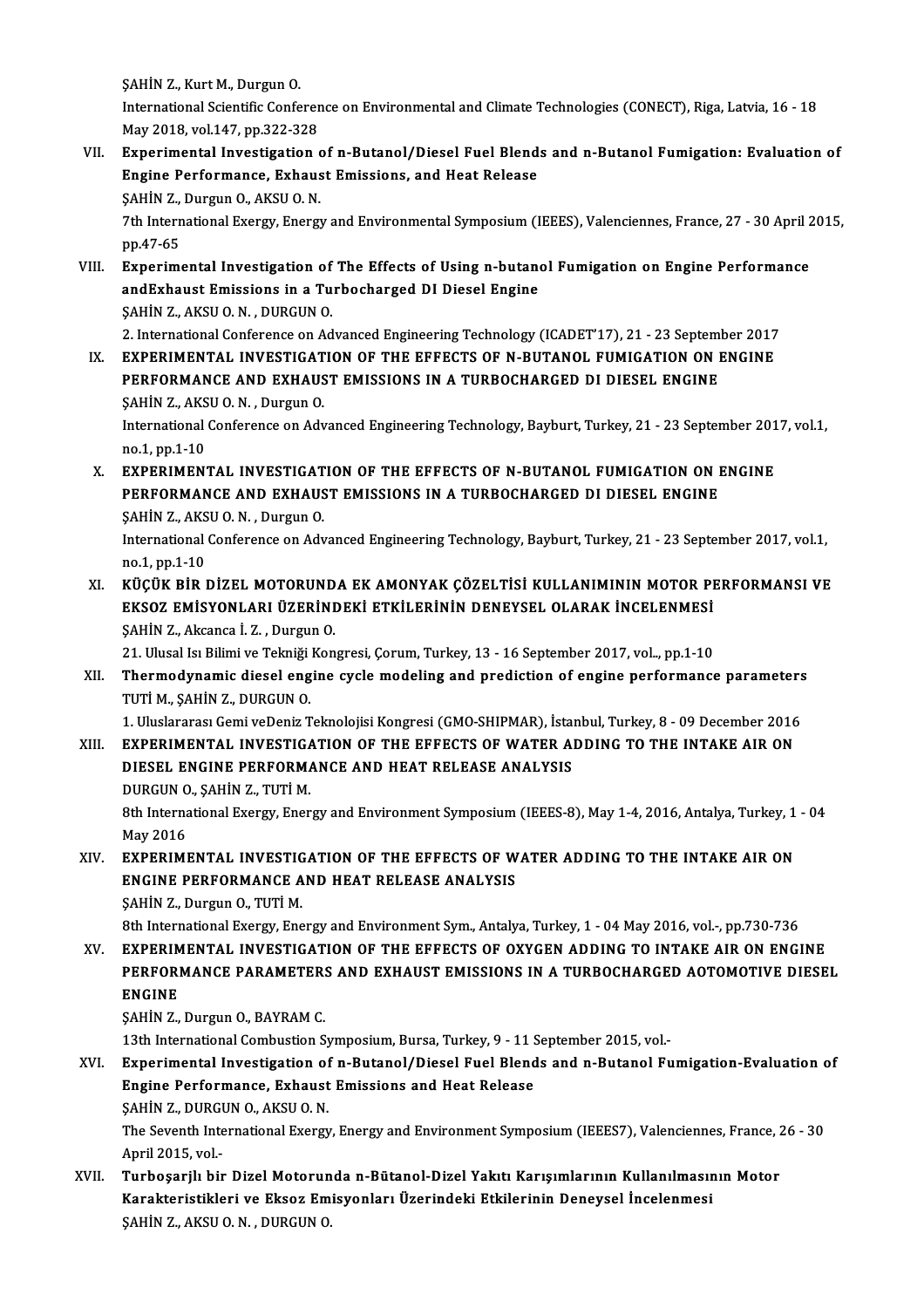19. Ulusal Isı Bilimi ve Tekniği Kongresi, Samsun, Turkey, 9 - 12 September 2013, vol.-, pp.1242-1253<br>Pir Otomobil direl Metenunde Emme Havesune Su nüeküntülmesinin Meten Berformansı v

|              | 19. Ulusal Isı Bilimi ve Tekniği Kongresi, Samsun, Turkey, 9 - 12 September 2013, vol.-, pp.1242-1253         |
|--------------|---------------------------------------------------------------------------------------------------------------|
| XVIII.       | Bir Otomobil dizel Motorunda Emme Havasına Su püskürtülmesinin Motor Performansı ve Eksoz                     |
|              | Gazları Üzerindeki Etkilerinin Deneysel İncelenmesi                                                           |
|              | ŞAHİN Z., TUTİ M., DURGUN O.                                                                                  |
|              | 12. Uluslar Arası Yanma Sempozyumu, Kocaeli, Turkey, 24 - 26 May 2012, vol.-, pp.126-134                      |
| XIX.         | İndirekt Püskürtmeli Bir Otomobil Dizel Motorunda Etanol Fumigasyonunun Eksoz Emisyonları ve Isı              |
|              | Dengesi Üzerindeki Etkileri                                                                                   |
|              | DURGUN O., ŞAHİN Z.                                                                                           |
|              | 18. ULUSAL ISI BİLİMİ ve TEKNİĞİ KONGRESİ, Zonguldak, Turkey, 07 September 2011, vol -                        |
| XX.          | Experimental Investigation of Ethanol Fumigation in a Turbocharged IDI Diesel Engine                          |
|              | ŞAHİN Z., DURGUN O., Kurt M.                                                                                  |
|              | 11. Uluslararası Yanma Sempozyumun, Sayaybosna, Bosnia And Herzegovina, 24 - 27 June 2010, vol.-, pp.1-10     |
| XXI.         | Dizel Motorları İçin Klasik ve Alternatif Yakıtlar ve Kullanım Yöntemleri                                     |
|              | <b><i>ŞAHİN Z, Durgun O.</i></b>                                                                              |
|              | 17. Uslusal Isı Bilimi ve Tekniği Kongresi, Sivas, Turkey, 24 - 27 June 2009, vol.-, pp.891-898               |
| XXII.        | Numerical Investigation of the Effects of Injection Parameters on Performance and Exhaust                     |
|              | Emissions in a DI Diesel Engine                                                                               |
|              | ŞAHİN Z., DURGUN O.                                                                                           |
|              | Proceedings of the Fourth International Exergy, Energy and Environment Symposium, Sarjah, United Arab         |
|              | Emirates, 19 - 23 April 2009, vol., pp.1-10                                                                   |
| XXIII.       | "Experimental and Theoretical Investigation of Cycle, Heat Balance and Performance Parameters of              |
|              | an Indirect Injection Diesel Engine                                                                           |
|              | ŞAHİN Z., DURGUN O., BAYRAM C.                                                                                |
|              | Proceedings of the Fourth International Exergy, Energy and Environment Symposium, Sharjah, United Arab        |
|              | Emirates, 17 - 23 April 2009, vol., pp.1-10                                                                   |
| XXIV.        | Theoretical Investigation of the Effects of Using Oxygen-Enriched Air in Diesel Engine on Engine              |
|              | <b>Characteristics and Exhaust Emissions</b>                                                                  |
|              | SAHİN Z.                                                                                                      |
|              | 10th International Combustion Symposium, Sakarya, Turkey, 9 - 10 October 2008, vol.-, pp.581-588              |
| XXV.         | Dizel Motorlarında Isı Dengesinin Teorik ve Deneysel İncelenmesi"                                             |
|              | <b>SAHİN Z., DURGUN O.</b>                                                                                    |
|              | Otomotiv Teknolojileri Kongresi (OTEKON'08), Bursa, Turkey, 1 - 04 June 2008, vol.-, pp.457-464               |
| XXVI.        | Dizel Motorlarında Püskürtme Parametrelerinin Motor Performansı ve Eksoz Emisyonları Üzerindeki               |
|              | Etkilerinin Sayısal Olarak İncelenmesi                                                                        |
|              | ŞAHİN Z., Durgun O.                                                                                           |
|              | IV Ege Enerji Sempozyumu, İzmir, Turkey, 21 - 23 May 2008, vol. , pp.747-757                                  |
| <b>XXVII</b> | Theoretical Investigation of Heat Balance in Diesel Engines                                                   |
|              | DURGUN O., ŞAHİN Z.                                                                                           |
|              | Proceedings of 3rd International Energy, Exergy and Environment Symposium, Evora, Portugal, 1 - 05 July 2007, |
|              | vol., pp 1-6                                                                                                  |
| XXVIII.      | Experimental Investigation of Ethanol Fumigation in a Single Cylinder Diesel Engine                           |
|              | <b>ŞAHİN Z, DURGUN O</b>                                                                                      |
|              | The 2nd International Green Energy Conference, Ontario, Canada, 25 - 29 June 2007, vol.-, pp.202-211          |
| XXIX.        | Her Hangi Bir Benzin Motorunun Optimum Özelliklerinin ve Çalışma Parametrelerinin Bir Pratik                  |
|              | Çevrim Programı ile Belirlenmesi                                                                              |
|              | <b><i>ŞAHİN Z., Durgun O.</i></b>                                                                             |
|              | 9. Uluslararası Yanma Sempozyumu (9th Int. Combustion Symposium),, Kırıkkale, Turkey, 7 - 08 September 2006,  |
|              | vol., pp 292-304                                                                                              |
| XXX.         | Bir Dizel Motorunda Benzin Fumigasyonunun Deneysel Olarak İncelenmesi                                         |
|              | ŞAHİN Z., Durgun O., BAYRAM C.                                                                                |
|              | Otomotiv Teknolojileri Kongresi (OTEKON'06), Bursa, Turkey, 26 - 28 June 2006, vol.-, pp.51-56                |
|              |                                                                                                               |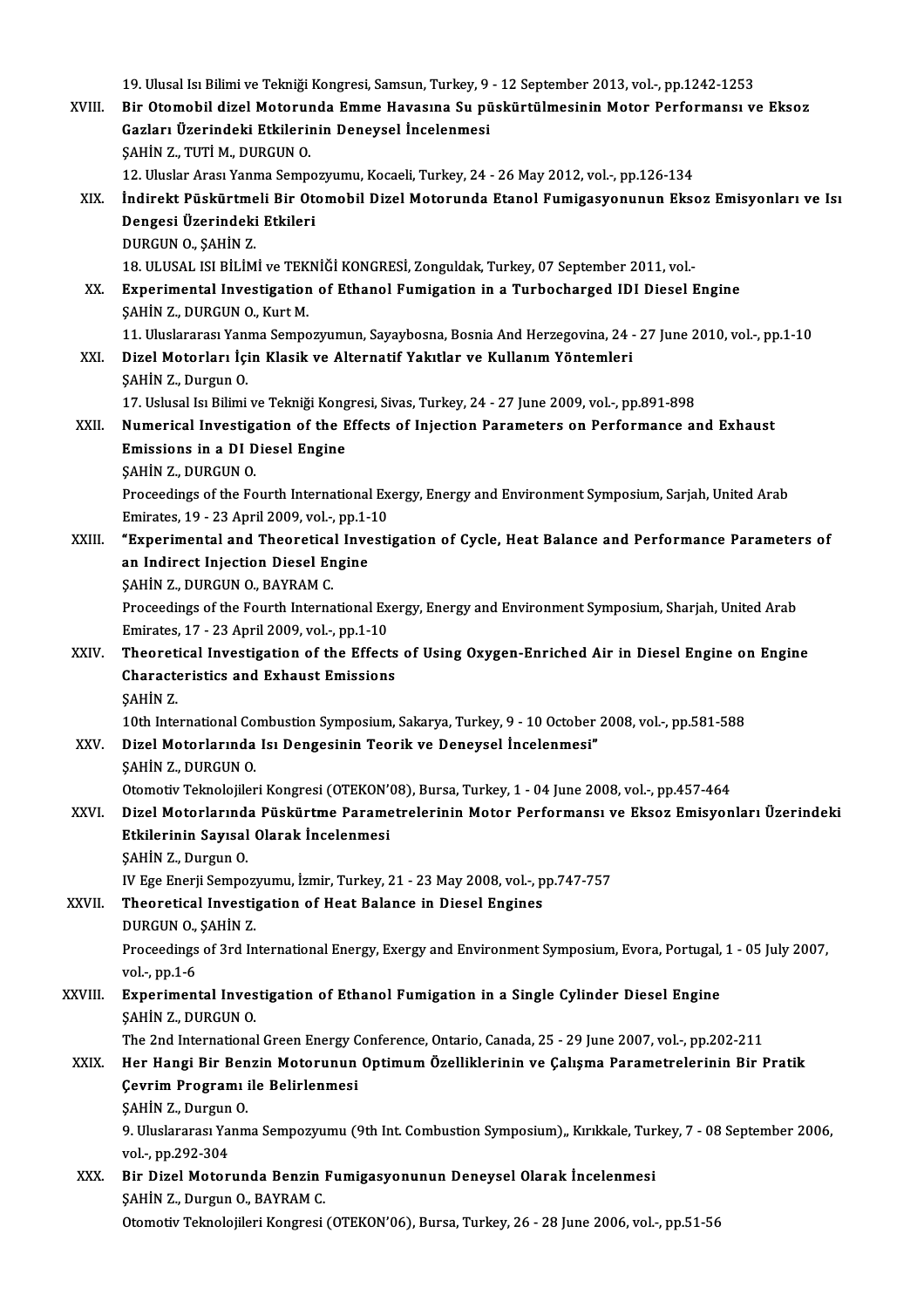| XXXI.        | Dizel Motorlarında Isı Dengesinin Teorik ve Deneysel İncelenmesi"<br><b>ŞAHİN Z., Durgun O.</b>                                                 |
|--------------|-------------------------------------------------------------------------------------------------------------------------------------------------|
|              | Otomotiv Teknolojileri Kongresi (OTEKON'08), Bursa, Turkey, 1 - 04 June 2006, vol.-, pp.457-464                                                 |
| XXXII.       | Dizel Motorlarında Etanol-Dizel Yakıtı Karışımlarının Kullanılmasının Etkilerinin Sayısal Olarak                                                |
|              | <i>incelenmesi</i>                                                                                                                              |
|              | ŞAHİN Z., DURGUN O.                                                                                                                             |
|              | ULIBTK'01 15. Ulusal Isı Bilimi ve Tekniği Kongresi, Trabzon, Turkey, 7 - 09 September 2005, vol.2, pp.273-282                                  |
| XXXIII.      | Theoretical Investigation of Light Fuel Fumigation and Probable Developments in Diesel Engines                                                  |
|              | ŞAHİN Z., DURGUN O.                                                                                                                             |
|              | 14th Internotional Conference on Thermal Engineering and Thermogrammetry (THERMO),, Budapește, Hungary,                                         |
|              | 22 - 24 June 2005, vol. , pp 1-10                                                                                                               |
| <b>XXXIV</b> | Etanol Fumigasyonunun Diesel Motoru Çevrim Parametreleri, Motor Karakteristikleri ve Eksoz                                                      |
|              | Emisyonları Üzerindeki Etkileri                                                                                                                 |
|              | <b>ŞAHİN Z., DURGUN O.</b>                                                                                                                      |
|              | 8th Intl Combustion Symp., Ankara, Turkey, 7 - 08 September 2004, vol., pp.273-282                                                              |
| <b>XXXV</b>  | Dizel Motoru Çevrimlerinin Çok Bölgeli Termodinamik Esaslı Modellemesi                                                                          |
|              | ŞAHİN Z., Durgun O.                                                                                                                             |
|              | Otomotiv Teknolojileri Kongresi (OTEKON'04), Bursa, Turkey, 21 - 23 June 2004, vol.-, pp.85-92                                                  |
| XXXVI.       | Dizel Motorlarında Benzin Fumigasyonunun Motor Karakteristikleri Üzerindeki Etkileri                                                            |
|              | Durgun O., ŞAHİN Z.                                                                                                                             |
|              | Otomotiv Teknolojileri Kongresi (OTEKON'04), Bursa, Turkey, 21 - 23 June 2004, vol.-, pp.75-83                                                  |
| XXXVII.      | Dizel Motorlarında Yanma Olayı ve Püskürtülen Yakıt Demeti Karakteristiklerinin İncelenmesi                                                     |
|              | ŞAHİN Z., Durgun O.                                                                                                                             |
|              | TMMOB Yeni ve Yenilenebilir Enerji Kaynakları Sempozyumu ve Sergisi, Kayseri, Turkey, 3 - 04 October 2003, vol.-,                               |
|              | pp 159-166                                                                                                                                      |
| XXXVIII.     | Dizel Motorlarında Etanol Fumigasyonunun Motor Karakteristiklerine Etkisinin Teorik İncelenmesi                                                 |
|              | <b>ŞAHİN Z., Durgun O.</b><br>TMMOB Yeni ve Yenilenebilir Enerji Kaynakları Sempozyumu ve Sergisi, Kayseri, Turkey, 3 - 04 October 2003, vol.-, |
|              | pp 91-103                                                                                                                                       |
| <b>XXXIX</b> | Dizel Motorlarında Alternatif Yakıtların Kullanılması ve Fumigasyon Yöntemi                                                                     |
|              | SAHİN Z., DURGUN O                                                                                                                              |
|              | I. Ege Enerji Sempozyumu ve Sergisi, Denizli, Turkey, 22 - 24 May 2003, vol.-, pp.290-296                                                       |
| XL.          | Benzin Motorları Çevrim Modellemesi İçin Pratik Bir Yöntem ve Benzin Motorlarında Çalışma                                                       |
|              | Parametrelerinin Yanma Ürünleri Üzerindeki Etkileri"                                                                                            |
|              | ŞAHİN Z., Durgun O., BAYRAKTAR H.                                                                                                               |
|              | I. Ege Enerji Sempozyumu ve Sergisi, Denizli, Turkey, 22 - 24 May 2003, vol.-, pp.284-289                                                       |
| XLI.         | Diesel Yakıtına TBME Katılmasının Motor Performansına Etkisi                                                                                    |
|              | BİLGİN A., DURGUN O., ŞAHİN Z.                                                                                                                  |
|              | 13. Ulusal Isı Bilimi ve Tekniği Kongresi (ULIBTK'01), Konya, Turkey, 5 - 07 September 2001, pp.141-146                                         |
| XLII.        | The Effects of the Using of Bycosin 1030 as an Additive to Diesel Fuel on the Engine Performance                                                |
|              | ŞAHİN Z., DURGUN O., BİLGİN A.                                                                                                                  |
|              | 11th International Conference on Thermal Engineering and Thermogrammetry (THERMO'09, Budapește, Hungary,                                        |
|              | 22 - 24 June 1999, vol., pp 267-272                                                                                                             |
| XLIII.       | The effects of the using of bycosin 1030 as an additive to diesel fuel on the engine performance                                                |
|              | ŞAHİN Z., DURGUN O., BİLGİN A.                                                                                                                  |
|              | THERMO: international conference on thermal engineering and thermogrammetry, Budapește, Hungary, 16 - 18                                        |
|              | June 1999, pp.267-272                                                                                                                           |
| XLIV.        | Direkt Püskürtmeli Dizel Motorları Çevrimlerinin Termodinamik Modelleri"                                                                        |
|              | DURGUN o., ŞAHİN Z.                                                                                                                             |
|              | Tanklara Gelecekte Yönelik Yeni Tehditler ve 2000'li Yılların Tankları Sempozyumu, Ankara, Turkey, 15 - 16 March                                |
|              | 1999, vol.1, pp.124-133                                                                                                                         |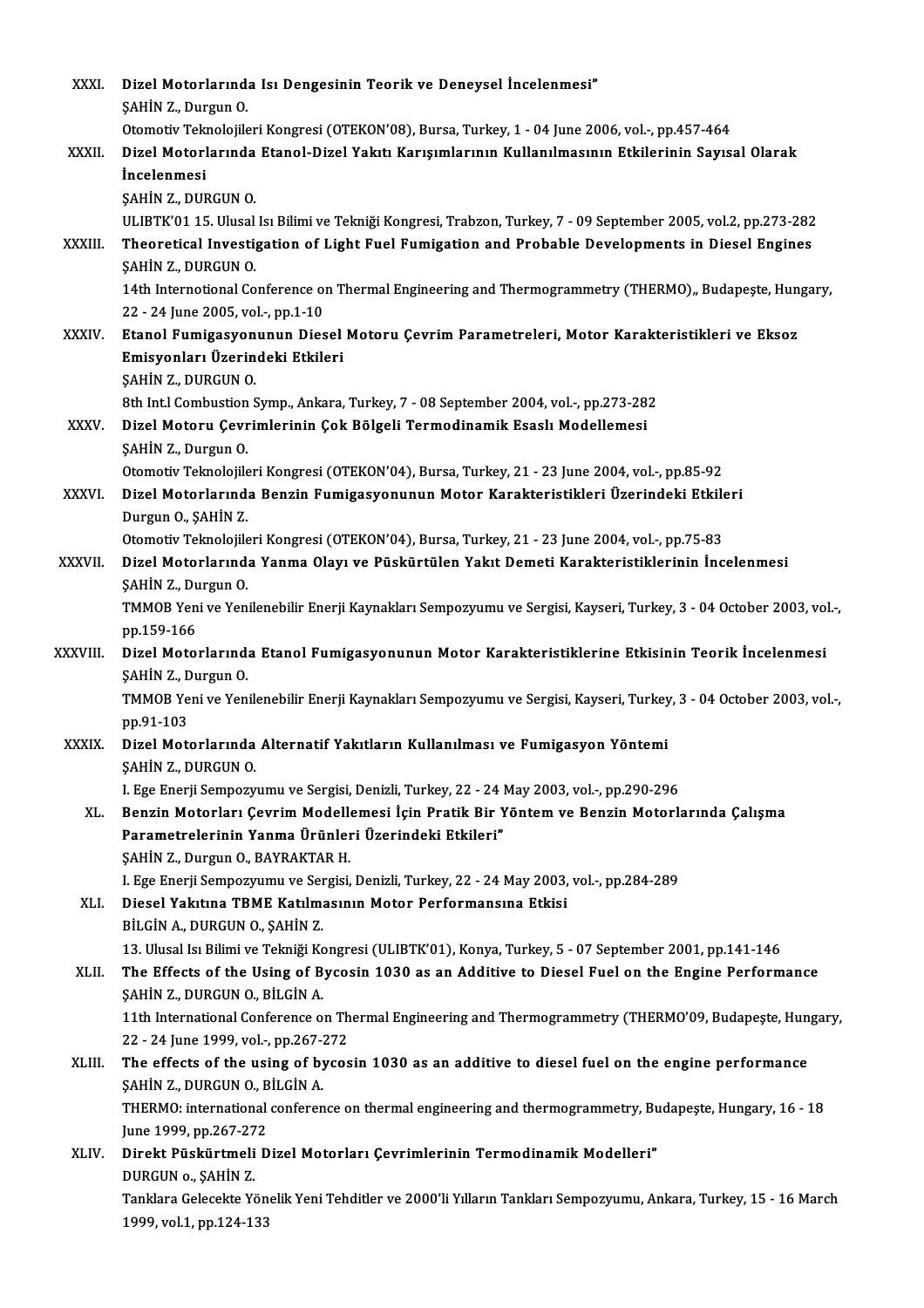- XLV. Thermodynamic Computer Model ing of Spark Ignition Engine Cycles ŞAHİNZ, DURGUNO. 10th Internotional Conference on Thermal Engineering and Thermogrammetry (THERMO), Budapeste, Hungary, 16 -18 June 1997,vol.-,pp.226-231 10th Internotional Conference on Thermal Engineering and Thermogrammetry (THERMO), Budape<br>16 - 18 June 1997, vol.-, pp.226-231<br>XLVI. An Iterative Solution Method for Calculation of the Combustion Products Composition"<br>DUBC
- 16 18 June 1997, vol.-, pp.226-231<br>An Iterative Solution Method for Calculatio<br>DURGUN O., ŞAHİN Z., BİLGİN A., BAYRAKTAR H.<br>Peceedings of the Eirst Trabzon International En An Iterative Solution Method for Calculation of the Combustion Products Composition"<br>DURGUN 0., ŞAHİN Z., BİLGİN A., BAYRAKTAR H.<br>Poceedings of the First Trabzon Internotional Energy and Environment Semposium (TIEES-96),, DURGUN O., ŞAHİN Z., BİLGİN A., BAY<br>Poceedings of the First Trabzon Inte<br>29 - 31 July 1996, vol.2, pp.781-788 29 - 31 July 1996, vol.2, pp.781-788<br>Supported Projects

Supported Projects<br>BİLGİN A., OKUMUŞ H. İ. , ASLAN M., KAHVECİ H., BAYRAKTAR H., ŞAHİN Z., Project Supported by Higher Education<br>Institutiona Elektrikli ve Hidromobil Testt selistirme Laboratuyan Kurulması, 2015, 2015 BİLGİN A., OKUMUŞ H. İ. , ASLAN M., KAHVECİ H., BAYRAKTAR H., ŞAHİN Z., Project Suppor<br>Institutions, Elektrikli ve Hidromobil Taşıt geliştirme Laboratuvarı Kurulması, 2015 - 2015<br>SAHİN Z. CB Strateji ve Bütse Baskanlığı (K ŞAHİN Z., CB Strateji ve Bütçe Başkanlığı (Kalkınma Bakanlığı) Projesi, Taşıt Diesel motorlarında yakıt fumigasyonunun<br>etkilerinin ve mekanik kayıpların deneysel ve teorik incelenmesi, 2005 - 2009 Institutions, Elektrikli ve Hidromobil Taşıt geliştirme Laboratuvarı Kurulması, 2015 - 2015

#### **Scientific Refereeing**

Iranian Journal of Science & Technology, Transactions of Mechanical Engineering, Other Indexed Journal, March 2015 Berenterre Terret Berry<br>Iranian Journal of Science & Technology, Transactions of Mechanical Engineer<br>Isı Bilimi ve Tekniği Dergisi, National Scientific Refreed Journal, October 2014<br>ISLERI INLYS TEKNIČI DERGISI, National S Iranian Journal of Science & Technology, Transactions of Mechanical Engineer<br>Isı Bilimi ve Tekniği Dergisi, National Scientific Refreed Journal, October 2014<br>ISI BİLİMİ ve TEKNİĞİ DERGİSİ, National Scientific Refreed Journ Isı Bilimi ve Tekniği Dergisi, National Scientific Refreed Journal, October<br>ISI BİLİMİ ve TEKNİĞİ DERGİSİ, National Scientific Refreed Journal, July<br>Journal of the Energy Institute, Other Indexed Journal, December 2012<br>Car ISI BİLİMİ ve TEKNİĞİ DERGİSİ, National Scientific Refreed Journal, July 2014<br>Journal of the Energy Institute, Other Indexed Journal, December 2012<br>Gazi Üniversitesi Müh. Fak. Dergisi, National Scientific Refreed Journal, Journal of the Energy Institute, Other Indexed Journal, December 2012<br>Gazi Üniversitesi Müh. Fak. Dergisi, National Scientific Refreed Journal,<br>Isı Bilimi ve Tekniği, National Scientific Refreed Journal, April 2012<br>12. Yan Gazi Üniversitesi Müh. Fak. Dergisi, National Scientific I<br>Isı Bilimi ve Tekniği, National Scientific Refreed Journa<br>12. Yanma Sempozyumu, Other Journals, March 2012<br>Uludeğ Üniversitesi Mühandislik Mimarlık Fakültesi De Isı Bilimi ve Tekniği, National Scientific Refreed Journal, April 2012<br>12. Yanma Sempozyumu, Other Journals, March 2012<br>Uludağ Üniversitesi Mühendislik-Mimarlık Fakültesi Dergisi, National Scientific Refreed Journal, Janua 12. Yanma Sempozyumu, Other Journals, March 2012<br>Uludağ Üniversitesi Mühendislik-Mimarlık Fakültesi Dergisi, National Scientific F<br>International Journal of Ambient Energy, Other Indexed Journal, October 2011<br>Fuel SCI Journ Uludağ Üniversitesi Mühend<br>International Journal of Aml<br>Fuel, SCI Journal, July 2011<br>International Lef Mesh and International Journal of Ambient Energy, Other Indexed Journal, October 2011<br>Fuel, SCI Journal, July 2011<br>International J. of Mech. and Materials Engineering , Other Indexed Journal, September 2010

#### **Edit Congress and Symposium Activities**

Edit Congress and Symposium Activities<br>International Scientific Conference "Environmental and Climate Technologies", CONECT 2018, Attendee, Riga, Latvia, Intern<br>2018<br>2018 International Scientific Conference "Environmental and Climate Technologies", CONEC<br>2018<br>19. Ulusal Isı Bilimi ve Tekniği Kongresi (ULIBTK'17), Attendee, Çorum, Turkey, 2017<br>8.th International Evergy, Energy and Environmen 2018<br>19. Ulusal Isı Bilimi ve Tekniği Kongresi (ULIBTK'17), Attendee, Çorum, Turkey, 2017<br>8 th International Exergy, Energy and Environment Sym., Attendee, Antalya, Turkey, 2016<br>13th International Combustion Symnosium, Att

19. Ulusal Isı Bilimi ve Tekniği Kongresi (ULIBTK'17), Attendee, Çorum, Tur<br>8 th International Exergy, Energy and Environment Sym., Attendee, Antalya<br>13th International Combustion Symposium, Attendee, Bursa, Turkey, 2015<br>T

8 th International Exergy, Energy and Environment Sym., Attendee, Antalya, Turkey, 2016<br>13th International Combustion Symposium, Attendee, Bursa, Turkey, 2015<br>The Seventh International Exergy, Energy and Environment Sympos

13th International Combustion Symposium, Attendee, Bursa, Turkey, 2015<br>The Seventh International Exergy, Energy and Environment Symposium (IEEES7), Atte<br>19. Ulusal Isı Bilimi ve Tekniği Kongresi (ULIBTK'13), Attendee, Sams The Seventh International Exergy, Energy and Environment Symposium (IEI<br>19. Ulusal Isı Bilimi ve Tekniği Kongresi (ULIBTK'13), Attendee, Samsun, Tur<br>19 Isı Bilimi ve Tekniği Kongresi, Session Moderator, Samsun, Turkey, 201 19. Ulusal Isı Bilimi ve Tekniği Kongresi (ULIBTK'13), Attendee, Samsur<br>19 Isı Bilimi ve Tekniği Kongresi, Session Moderator, Samsun, Turkey, 2<br>12. Uluslar arası yanma sempozyumu, Attendee, Kocaeli, Turkey, 2012<br>11. Isı Bi

19 Isı Bilimi ve Tekniği Kongresi, Session Moderator, Samsun, Turkey,<br>12. Uluslar arası yanma sempozyumu, Attendee, Kocaeli, Turkey, 2011<br>11. Isı Bilimi ve Tekniği Kongresi, Attendee, Zonguldak, Turkey, 2011<br>11. Illuslar a

- 
- 
- 11. Isı Bilimi ve Tekniği Kongresi, Attendee, Zonguldak, Turkey, 2011<br>11. Uluslar arası yanma sempozyumu, Attendee, Bosna , Bosnia And Herzegovina, 2010 11. Isı Bilimi ve Tekniği Kongresi, Attendee, Zonguldak, Turkey,<br>11. Uluslar arası yanma sempozyumu, Attendee, Bosna , Bosnia<br>9. Isı Bilimi ve Tekniği Kongresi, Attendee, Sivas, Turkey, 2009<br>Preseedings of the Fourth Inter
- 

Proceedings of the Fourth International Exergy, Energy and Environment Symposium, Attendee, Dubai, United Arab<br>Emirates, 2009 9. Isi Bilimi ve T<br>Proceedings of t<br>Emirates, 2009<br>10. Uluslar anas

10. Uluslar arası yanma sempozyumu, Attendee, Sakarya, Turkey, 2008

Otomotiv Teknolojileri Kongresi (OTEKON'08), Attendee, Bursa, Turkey, 2008